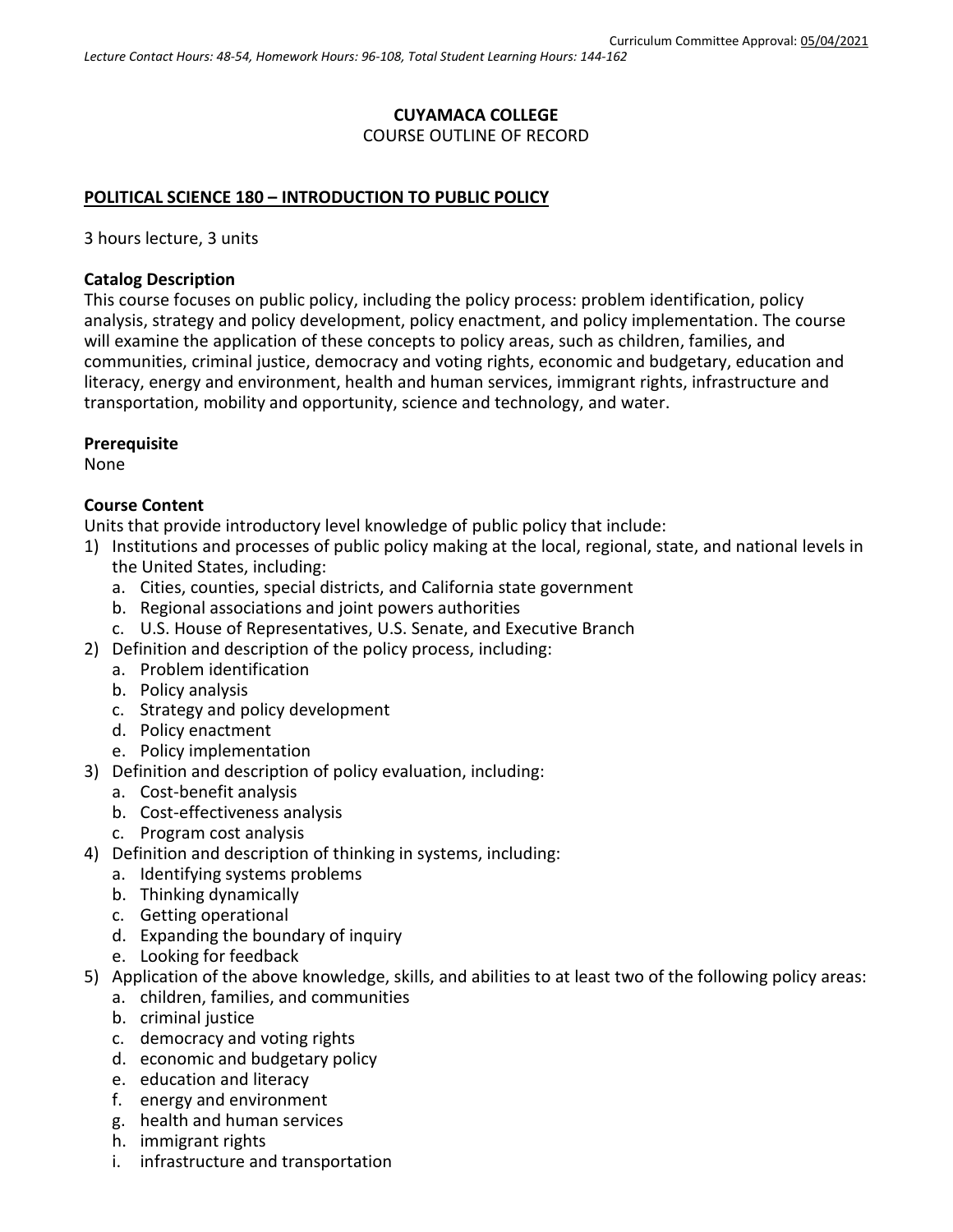- j. mobility and opportunity
- k. science and technology
- l. water
- m. others, as determined by the instructor or students.

### **Course Objectives**

Students will be able to:

- 1) Define and explain the public policy.
- 2) Identify the institutions and processes of policymaking in at the local, regional, state, and national level.
- 3) Define and explain policy process.
- 4) Define and explain policy evaluation.
- 5) Define and explain thinking in systems.
- 6) Apply public policy, policy process, policy evaluation, and thinking in systems to at least 2 policy areas.

#### **Method of Evaluation**

A grading system will be established by the instructor and implemented uniformly. Grades will be based on demonstrated proficiency in the subject matter determined by multiple measurements for evaluation, one of which must be essay exams, skills demonstration or, where appropriate, the symbol system.

- 1) Formative or summative quizzes
- 2) Written assessments: short answers or essays
- 3) Discussion posts and replies, in-class or online
- 4) Analysis of peer-reviewed journal articles
- 5) Simulations
- 6) Projects, individual or group-based
- 7) Research papers or projects

# **Special Materials Required of Student**

None

#### **Minimum Instructional Facilities**

- 1) Smart classroom with current world and regional political maps
- 2) Preferred: Technology Enabled Active Learning classroom

#### **Method of Instruction**

- 1) Lecture
- 2) Small and large group discussions
- 3) Individual and group projects
- 4) Individual, small, and large-scale simulations
- 5) Guest speakers
- 6) Multimedia presentations

#### **Out-of-Class Assignments**

- 1) Canvas enhancement shell for:
	- a. Individual and group assignments
	- b. Class discussions
	- c. Formative and summative quizzes
	- d. Individual reflections
- 2) Individual and group assignments can include:
	- a. Analysis and interpretation of chapters in assigned text
	- b. Analysis of current events
	- c. Analysis of diversity, equity, and inclusion and its relation to course content
	- d. Analysis of peer-review journal articles